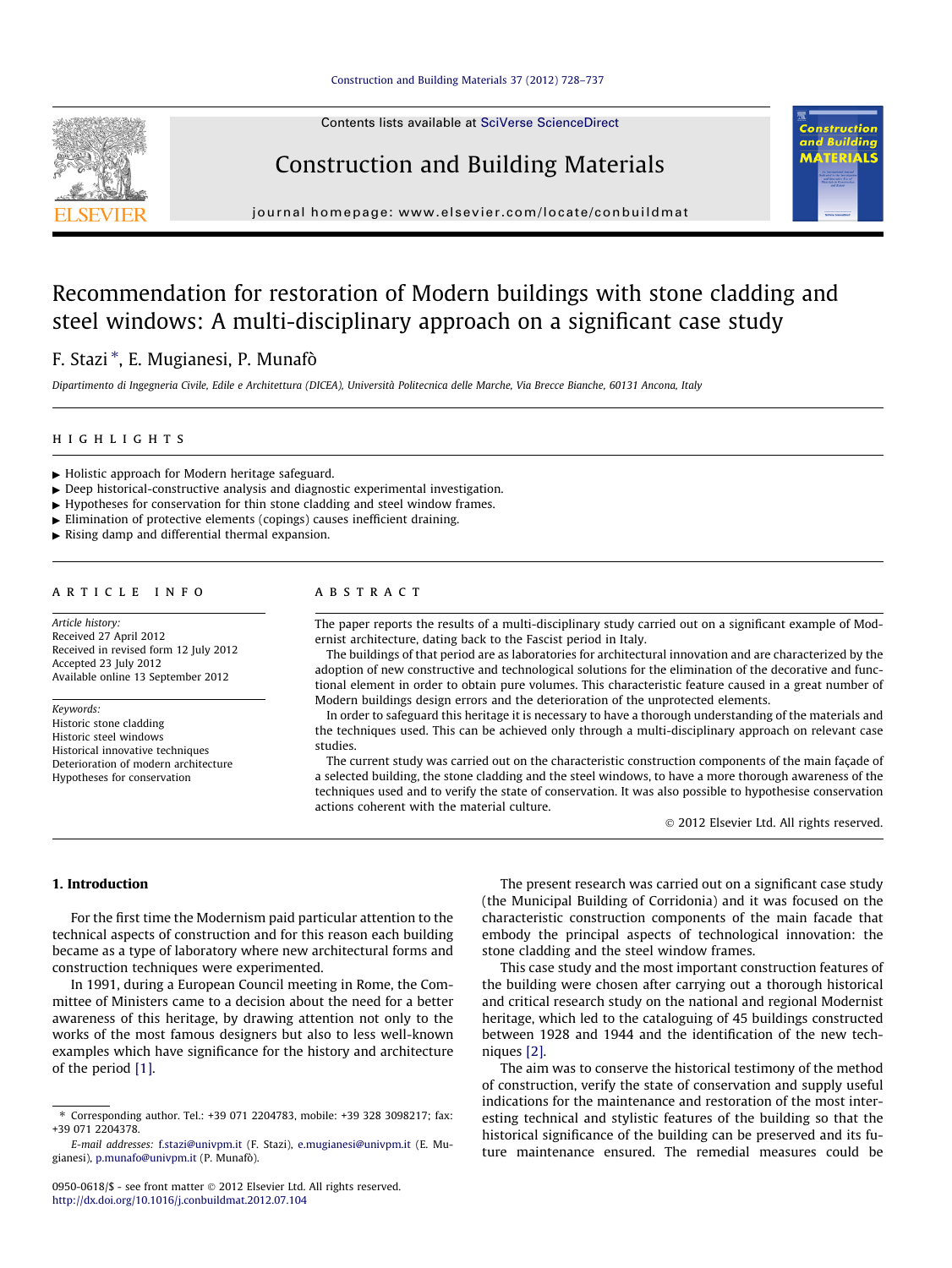adopted in a great number of buildings of the modernist Italian architecture characterized by a widespread use of thin stone claddings and steel window frames.

A study of international literature on the experimental analysis of buildings of historical significance, has highlighted the presence of methodological researches or detailed surveys on case studies.

Some researchers present methodological works on the development of analytical models for the prediction of the service life of stone cladding [\[3\]](#page--1-0) or on the identification of experimental methods for diagnosing the state of deterioration [\[4\].](#page--1-0) Some authors propose reviews based on experiences on a great number of buildings [\[5,6\]](#page--1-0) or analyse the applicability of particular diagnostic techniques, such as thermography [\[7\]](#page--1-0).

Other researchers focus on the investigation of case studies by experimentally analysing samples collected during restoration work. Most of these papers deal with the analysis of plasters [\[8–](#page--1-0) [12\]](#page--1-0), mortars [\[11,12\]](#page--1-0) or windows metallic elements [\[13\]](#page--1-0) in historical buildings dating back to the pre-industrial period.

There are few experimental studies on the durability of the new constructive techniques which were introduced after the end of 19th century (as a result of the profound changes due to industrialization) and generally concern modern cement-based plasters [\[14\].](#page--1-0) The most interesting studies on this heritage are about the technological and historical analysis and restoration projects on the work of pioneers [\[15–18\]](#page--1-0).

In the present work a multi-disciplinary approach was adopted [\[19,20\]](#page--1-0) that involved a detailed historical analysis; an on-site experimental campaign and laboratory tests; the identification of remedial measures for the physical conservation of the fabric; new tests on the remedial measures adopted.

#### 2. The case study

The Municipal Building in Corridonia (1936) is one of a series of works commissioned by the Fascist regime in order to ''refound'' the town of Montolmo, the birthplace of Filippo Corridoni (its name was subsequently changed to Corridonia), a decorated military who died during the First Mundial war.

On that occasion an architectural and sculptural complex with a large square [\(Fig. 1](#page--1-0)a) was realized in the historical centre with the focal point being the monument to Filippo Corridoni, and in which the Municipal Building is the scenic background for the sculpture. Apart from the historical reasons this case study was chosen because cultural significance is embodied in the building fabrics from two points of view:

- Aesthetic, because the complex is ''forced'' in a historical centre, creating a slash in the stratified context that evokes the paintings of Methaphysical artists (such as De Chirico). The relationship between the new complex and its surrounding setting is unusual if compared with the demolition of entire urban areas which occurred in other Italian towns.
- Technological, because novel constructive solutions were experimented in two components that have a great impact on the appearance of the building: the cladding of the whole façade with thin layers of travertine (which was usually limited to the basement) which led to the development of new details for the connection of the external stone boards with supporting masonry, architraves, etc.; the use of steel window frames in a public building (generally used for covered markets) for purely aesthetic reasons, although the systems for opening the windows are typical of wooden frames.

The design of the Municipal Building, for the trickiness of the work involved (which was monitored personally by Benito Mussolini) was assigned to technicians who were trusted by the ''Podestà'': the engineer Pirro Francalancia and the architect Giuseppe Marrani.

The building has a two storey central volume and two lateral wings connected by a colonnade on the same level as the square. The presence of typical features of Fascist architecture can be noticed on the main façade: the cladding with thin travertine slabs covers both the flat and the linear components giving the surface a homogeneous and abstract appearance; very thin steel window casing which ''disappears'' in the disposition of volumes and contributes to the overall simplification of the decoration; the central balcony (which acted as a podium during public assemblies) and the visible pilastrades; the ''colossal order'' openings which cut into the surface and create a contrast between projecting volumes and cavities.

The complex has traditional load-bearing masonry and reinforced-concrete floor slabs. The wall is made of solid brick masonry using 6  $\times$  13  $\times$  27 cm bricks. Reinforced concrete is used for beams and for the architraves.

#### 3. Stages, materials and methods

This research study was carried out through a historical and critical investigation and experimental analyses on the external façades of the building. The different stages can be summarised as follows:

- Historical investigation on the Modern heritage through the analysis of the documentation concerning: design criteria, construction and diagnostic techniques.
- Historical investigation on the case study through the analysis of the historic material from archives, original drawings and technical papers (measurement of items of work, final records, final estimates) as well as photographs of the building site.
- Photographic survey in order to map the visible damage to the facade, highlighting the areas where the stone cladding has become detached from the support surface.
- Non-destructive experimental investigation:
- Magneto metric investigation (Pachometer) to detect hidden ferromagnetic materials. It was possible to identify the position size and arrangement of the anchoring straps and the metal clamps supporting the steel window frames.
- Thermographic investigation to identify the presence of thermal dispersion or cracking (with higher thermal inertia and different conductivity).
- Percussion with hammer to map the different levels of detachment of the slabs. The surfaces were tapped with a hammer and the resulting sound was qualitatively evaluated (a hollow sound allows the detection of not adherent areas). – Semi-destructive or destructive experimental investigation:
- Small specimens and endoscopic observations to verify: the presence of detachment and the condition of the mortar in the interspace; the distance of the travertine slab from the support surface; the configuration of the strap anchors. It was also possible to extract a fastener of a window frame from the wall adjacent to the window.
- X-ray diffractometry analysis on representative samples to determine the physical characteristics of the materials used, to identify crystalline compounds and any possible deleterious components. In particular this test was carried out on samples taken from the glazing putty and from the masonry lateral to the window frames (in contact with the anchoring fasteners).
- Analysis of deterioration. The results were collected in a deterioration mapping of the façade. Identification of the probable causes and the possible conservation actions (by analysing the available literature and contacting the manufacturers).
- Guidelines for the physical conservation and performance tests. Restoration was planned in order to retain the cultural significance of the building and retarding the natural deterioration processes. To test the performance of the restoration work on the original window frames, the research involved the intervention on a window and the subsequent assessment of the air tightness through the Blower Door Test.

#### 4. Results regarding the cladding

## 4.1. Construction analysis based on historical and experimental analyses

The details regarding the specific anchor design of the slabs are not visible from the outside and are not mentioned in the executive design, having probably been decided on site during the construc-